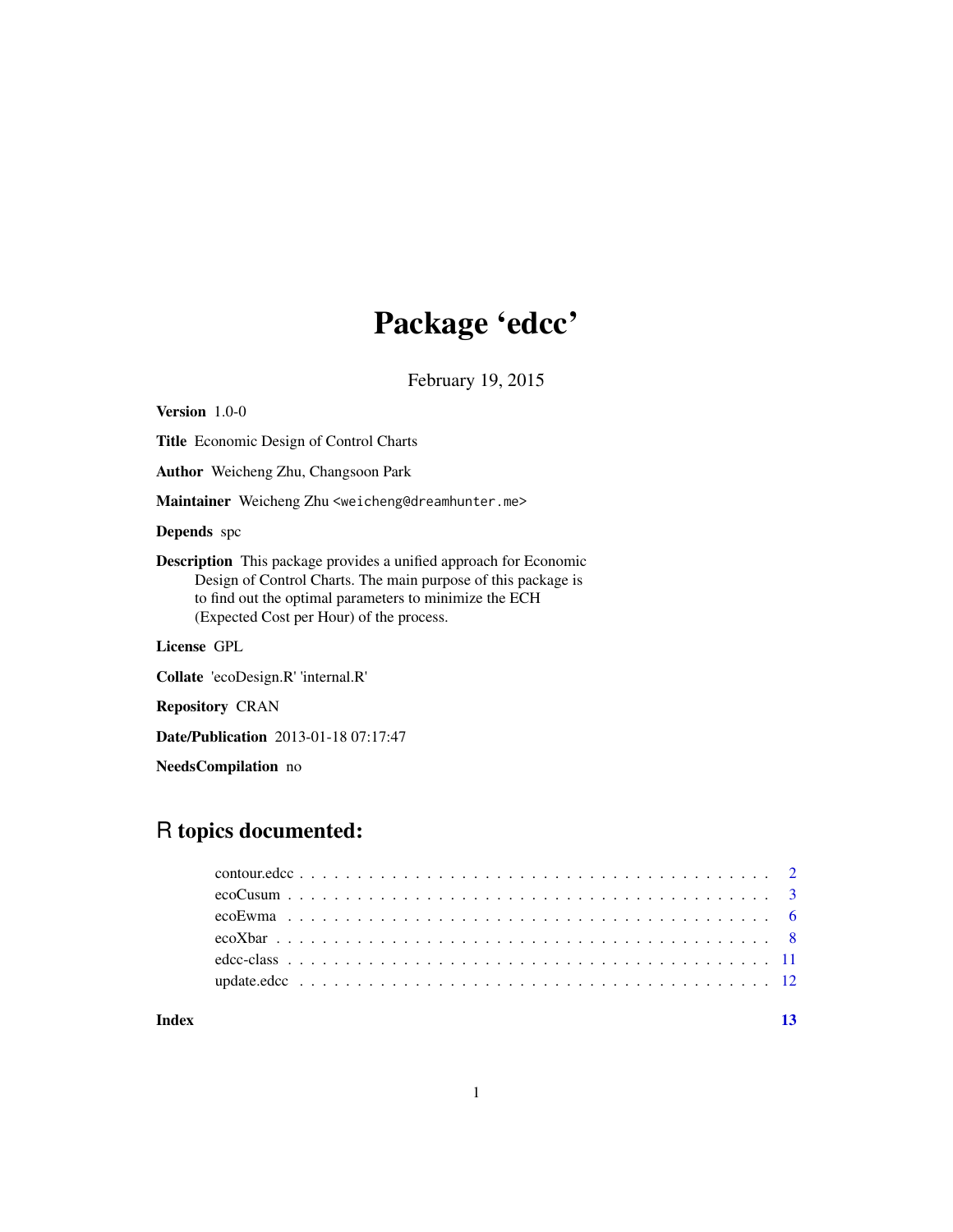<span id="page-1-0"></span>

# Description

contour plot of an "edcc" class object

# Usage

```
## S3 method for class 'edcc'
contour(x, call.print = TRUE, ...)
```
# Arguments

| X.         | an object of "edcc" class                                                                                      |
|------------|----------------------------------------------------------------------------------------------------------------|
| call.print | a logical value indicating whether the the R command should be printed on the<br>contour plot. Default is TRUE |
| $\cdot$    | arguments to be passed to contour plot, see contour for details                                                |

# Details

S3 method of contour plot for "edcc" class object

# Value

a contour plot

# See Also

[ecoXbar](#page-7-1), [ecoCusum](#page-2-1), [ecoEwma](#page-5-1), [update.edcc](#page-11-1), [contour](#page-0-0)

# Examples

```
x <- ecoXbar(h=seq(0.7,0.9,by=.01),L=seq(2.8,3.3,by=.01),n=4:6,P0=110,
P1=10,nlevels=50,contour.plot=TRUE)
contour(x,nlevels=20,lty=2,col=2,call.print=FALSE)
```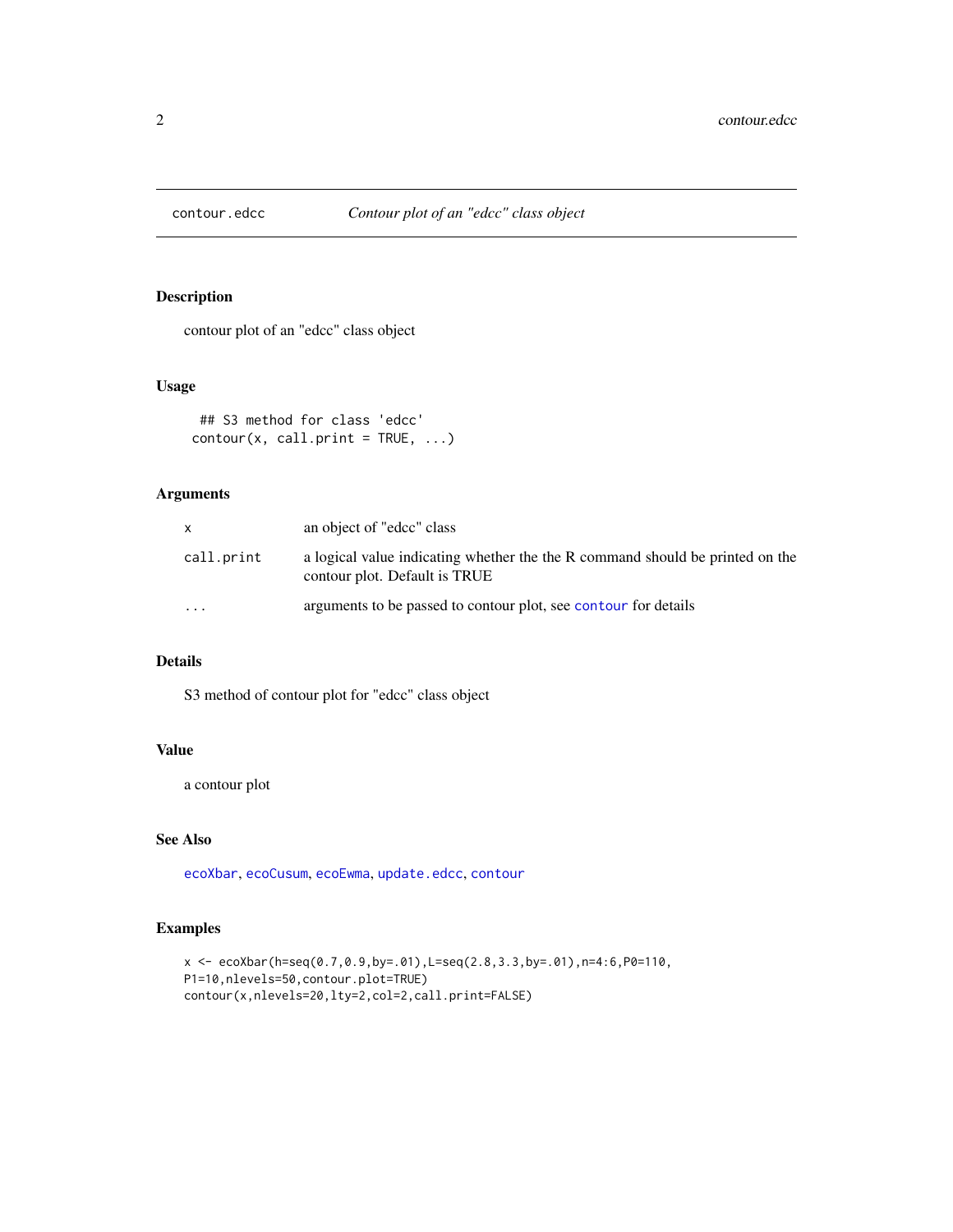<span id="page-2-1"></span><span id="page-2-0"></span>

#### Description

Calculate the optimum parameters of n(sample size), h(sampling interval), k(reference value) and H(decision interval) for Economic Design of the CUSUM control chart. For more information about the reference value see 'Details'.

# Usage

```
ecoCusum(h, H, n, delta = 2, lambda = 0.01, P0 = NULL,
 P1 = NULL, CO = NULL, C1 = NULL, Cr = 20, CF = 10,T0 = 0, Tc = 0.1, Tf = 0.1, Tr = 0.2, a = 0.5, b = 0.1,
  d1 = 1, d2 = 1, nlevels = 30, sided = "one",
  par = NULL, contour.plot = FALSE, call.print = TRUE,
  ...)
echCusum(h, H, n, delta = 2, lambda = 0.01, P0 = NULL,
```

```
P1 = NULL, CO = NULL, C1 = NULL, Cr = 20, CF = 10,
T0 = 0, Tc = 0.1, Tf = 0.1, Tr = 0.2, a = 0.5, b = 0.1,
d1 = 1, d2 = 1, sided = "one")
```
#### Arguments

| h              | sampling interval. It can be a numeric vector or left undefined. See 'Details'                                                                                                                                                                                                   |
|----------------|----------------------------------------------------------------------------------------------------------------------------------------------------------------------------------------------------------------------------------------------------------------------------------|
| H              | decision interval. It can be a numeric vector or left undefined. See 'Details'                                                                                                                                                                                                   |
| n              | sample size. It can be an integer vector or left undefined. See 'Details'                                                                                                                                                                                                        |
| delta          | shift in process mean in standard deviation units when assignable cause occurs<br>$delta =  mul - mu0  / sigma$ , where sigma is the standard deviation of obser-<br>vations; mu0 is the in-control process mean; mu1 is the out-of-control process<br>mean. Default value is 2. |
| lambda         | we assume the in-control time follows a exponential distribution with mean<br>1/lambda. Default value is 0.05.                                                                                                                                                                   |
| P0             | profit per hour earned by the process operating in control. See 'Details'.                                                                                                                                                                                                       |
| P <sub>1</sub> | profit per hour earned by the process operating out of control                                                                                                                                                                                                                   |
| C0             | cost per hour due to nonconformities produced while the process is in control.                                                                                                                                                                                                   |
| C <sub>1</sub> | cost per hour due to nonconformities produced while the process is out of con-<br>trol(C1 > C0)                                                                                                                                                                                  |
| Cr             | cost for searching and repairing the assignable cause, including any downtime.                                                                                                                                                                                                   |
| Cf             | cost per false alarm, including the cost of searching for the cause and the cost of<br>downtime if production ceases during search.                                                                                                                                              |
| T0             | time to sample and chart one item.                                                                                                                                                                                                                                               |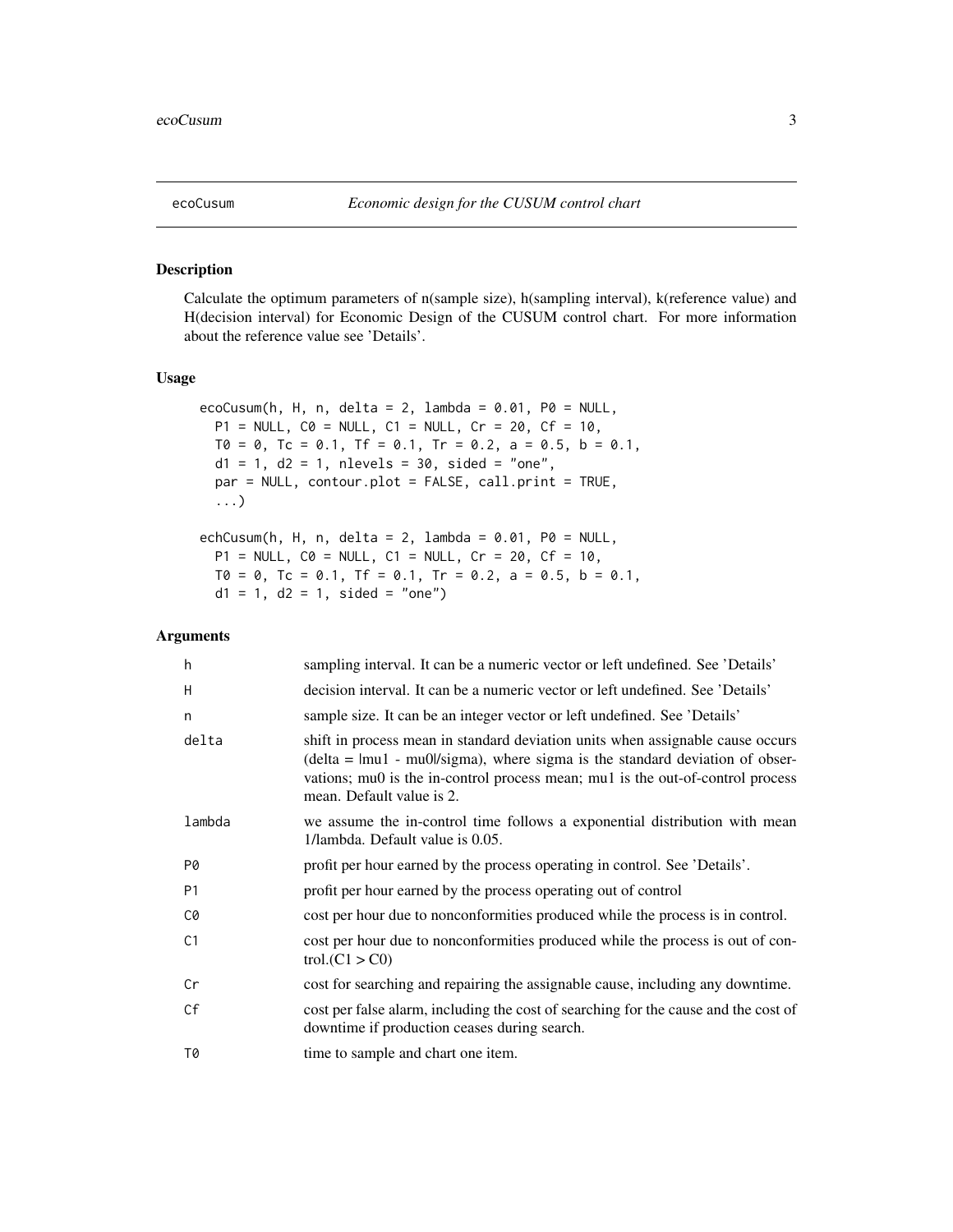<span id="page-3-0"></span>

| Tc           | expected time to discover the assignable cause.                                                                                                                          |
|--------------|--------------------------------------------------------------------------------------------------------------------------------------------------------------------------|
| <b>Tf</b>    | expected search time when false alarm occurs.                                                                                                                            |
| Tr           | expected time to repair the process.                                                                                                                                     |
| a            | fixed cost per sample.                                                                                                                                                   |
| b            | cost per unit sampled.                                                                                                                                                   |
| d1           | flag for whether production continues during searches (1-yes, 0-no). Default<br>value is 1.                                                                              |
| d2           | flag for whether production continues during repairs (1-yes, 0-no). Default value<br>is 1.                                                                               |
| nlevels      | 30. It works only when contour plot is TRUE.                                                                                                                             |
| sided        | distinguish between one-, two-sided and Crosier's modified two-sided CUSUM<br>scheme by choosing "one", "two", and "Crosier", respectively. See details in<br>xcusum.arl |
| par          | initial values for the parameters to be optimized over. It can be a vector of length<br>2 or 3. See 'Details'                                                            |
| contour.plot | a logical value indicating wether a contour plot should be drawn. Default is<br>FALSE.                                                                                   |
| call.print   | a logical value indicating whether the "call" should be printed on the contour<br>plot. Default is TRUE                                                                  |
| $\cdot$      | other arguments to be passed to optim function.                                                                                                                          |

#### Details

When parameter par is specified, optimization algorithms would be used as default. par can be specified as:  $par = c(h, H)$  where h and H are the initial values of smapling interval and decision interval when n is specified; or par =  $c(h, H, n)$ . Good inital values may lead to good optimum results.

When parameters h, H, n are all undefined, ecoCusum function will try to find the global optimum point to minimize the ECH (Expected Cost per Hour) using optimization algorithms (optim function), but in this case n would not be integer. It is usually helpful for the experimenter to find the region where the optimum point may exist quickly. When h and H are undefined but n is given as an integer vector, ecoCusum function will try to find the optimum point for each n value using optimization algorithms. When h, H and n are all given, ecoCusum function will use a "grid method" way to calculate the optimum point, that is ECH for all the combinations of the parameters will be calculated. The "grid method" way is much slower than using optimization algorithms, but it would be a good choice when optimization algorithms fail to work well.

There is strong numerical and theoretical evidence that for given L1, the value of L0 approaches its maximum when k(reference value) is chosen mid-way the between AQL and the RQL:  $k = mu0 +$ 0.5\*delta\*sigma (Appl. Statist.(1974) 23, No. 3, p. 420). For this reason we treat k as a constant value and optimize n, h and H. For cost parameters either P0, P1 or C0, C1 is needed. If P0 and P1 are given, they will be used first, else C0 and C1 will be used. For economic design of the CUSUM chart, when d1 and d2 are both 1, only if the difference between P0 and P1 keeps the same, the results are identical. If the difference between C0 and C1 keeps the same, the optimum parameters are almost the same but the ECH(Expected Cost per Hour) values will change.

echCusum is used to calculate the ECH (Expected Cost per Hour) for one given design point.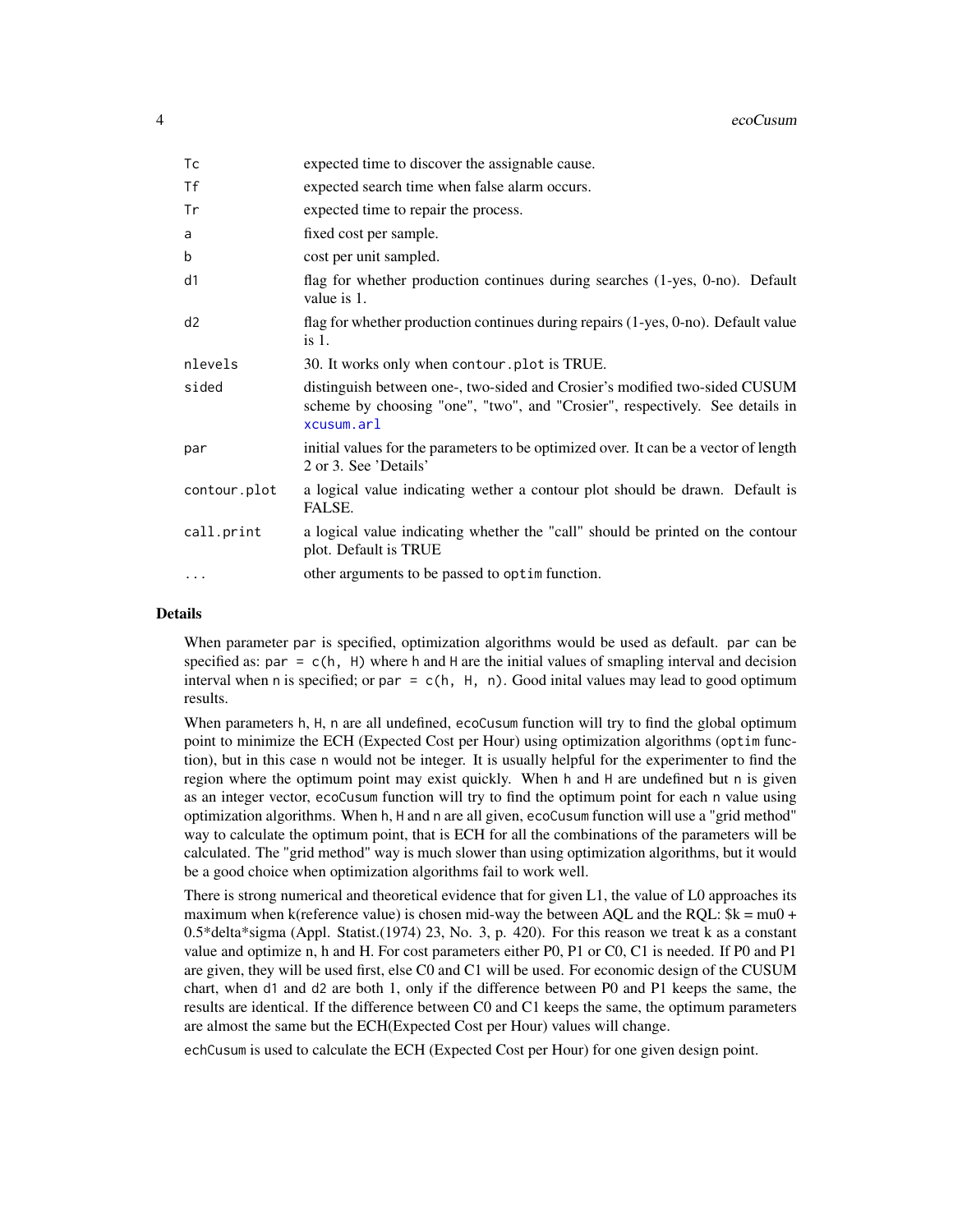#### <span id="page-4-0"></span>ecoCusum 5

#### Value

The ecoCusum function returns an object of class "edcc", which is a list of elements optimum, cost.frame, FAR and ATS. optimum is a vector with the optimum parameters and the corresponding ECH value; cost.frame is a dataframe with the optimum parameters and the corresponding ECH values for all given n(if n is not specified, cost.frame won't be returned); FAR indicates the false alarm rate during the in-control time, which is calculated as lambda\*(average number of false alarm); ATS indicates the average time to signal after the occurrence of an assignable cause, calculated as h\*ARL2 - tau, where tau is the expected time of occurrence of the assignable cause given it occurs between the i-th and (i+1)st samples. The echCusum function returns the calculated ECH value only.

#### References

Weicheng Zhu, Changsoon Park (2013), edcc: An R Package for the Economic Design of the Control Chart. *Journal of Statistical Software*, 52(9), 1-24. [http://www.jstatsoft.org/v52/](http://www.jstatsoft.org/v52/i09/) [i09/](http://www.jstatsoft.org/v52/i09/)

Lorenzen and Vance (1986). The economic design of control charts: a unified approach, *Technometrics*, 28. 3-10.

Chiu, W.K. (1974). The economic design of CUSUM charts for controlling normal means, *Journal of the Royal Statistical Society. Series C (Applied Statistics)*, 23(3), 420-433.

#### See Also

[ecoXbar](#page-7-1), [ecoEwma](#page-5-1), [xcusum.arl](#page-0-0), [optim](#page-0-0), [update.edcc](#page-11-1), [contour](#page-0-0)

# Examples

```
#Chiu, W.K. (1974). Applied Statistics, 23, p427 Table3, row 1-2,14
## LINE 1
## global optimization to h, H and n, when lambda = 0.01, "Nelder-Mead" optimization algorithm doesn't work
#(y <- ecoCusum( P0=150,P1=50,Cr=30,d1=0,d2=0))
## we can try other algorithms:
(y1 <- ecoCusum( P0=150,P1=50,Cr=30,d1=0,d2=0,method="BFGS"))
# Based on the global optimum above, we specify the range of the
# parameters like this
(yy1 <- ecoCusum( h=seq(1.3,1.45,by=.01), H=seq(.5,0.6,by=.01),n=4:6,
P0=150,P1=50,Cr=30,d1=0,d2=0))
## LINE 2
(y2 <- ecoCusum( P0=150,P1=50,Cr=30,d1=0,d2=0,lambda=0.05))
(yy2 <- ecoCusum( h=seq(.6,0.7,by=.01), H=seq(.5,0.6,by=.01),n=3:6,
P0=150,P1=50,Cr=30,d1=0,d2=0,lambda=0.05))
contour(yy2)
## LINE 14
(y14 <- ecoCusum(n=30,P0=150,P1=50,Cr=30,delta=0.5,d1=0,d2=0,method="L-BFGS-B"))
(yy14 <- ecoCusum(h=seq(2.55,2.65,by=0.01),H=seq(0.3,0.4,by=0.01),
n=28:30,P0=150,P1=50,Cr=30,delta=0.5,d1=0,d2=0))
#Douglas (2009). Statistical quality control: a modern introduction, sixth edition, p470.
ecoCusum(lambda=.05,P0=110,P1=10,Cr=25,Cf=50,Tr=0,Tf=0,Tc=1,T0=.0167,a=1)
ecoCusum(h=seq(0.75,0.85,by=.01),H=seq(.55,0.65,by=.01),n=4:6,lambda=.05,
P0=110,P1=10,Cr=25,Cf=50,Tr=0,Tf=0,Tc=1,T0=.0167,a=1)
```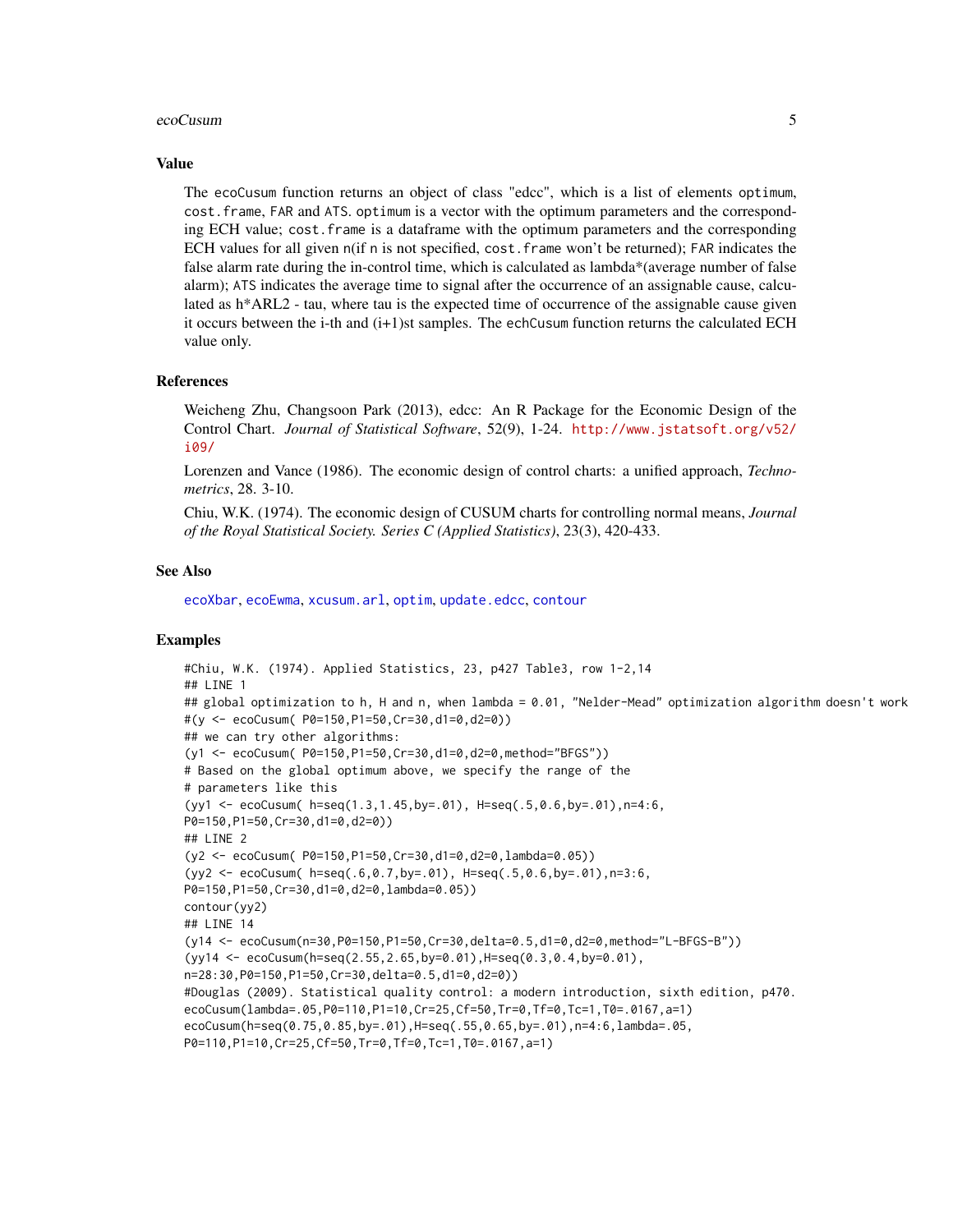# <span id="page-5-1"></span><span id="page-5-0"></span>Description

Calculate the optimum parameters, n(sample size), h(sampling interval), w(weight to the present sample) and k(number of s.d. from control limits to center line) for economic Design of the EWMA control chart .

# Usage

```
ecoEwma(h, w, k, n, delta = 2, lambda = 0.05, P0 = NULL,
 P1 = NULL, CO = NULL, C1 = NULL, Cr = 25, CF = 10,
 T0 = 0.0167, Tc = 1, Tf = 0, Tr = 0, a = 1, b = 0.1,
 d1 = 1, d2 = 1, nlevels = 30, sided = "two",
 par = NULL, contour.plot = FALSE, call.print = TRUE,
  ...)
echEwma(h, w, k, n, delta = 2, lambda = 0.05, P0 = NULL,
 P1 = NULL, CO = NULL, C1 = NULL, Cr = 25, CF = 10,
 T0 = 0.0167, Tc = 1, Tf = 0, Tr = 0, a = 1, b = 0.1,
 d1 = 1, d2 = 1, sided = "two")
```
#### Arguments

| h              | sampling interval. It can be a numeric vector or left undefined. See 'Details'                                                                                                                                                                                                 |
|----------------|--------------------------------------------------------------------------------------------------------------------------------------------------------------------------------------------------------------------------------------------------------------------------------|
| W              | the weight value between 0 and 1 given to the latest sample. It must be specified.                                                                                                                                                                                             |
| k              | control limit coefficient. It can be a numeric vector or left undefined. See 'De-<br>tails'                                                                                                                                                                                    |
| n              | sample size. It can be an integer vector or left undefined. See 'Details'                                                                                                                                                                                                      |
| delta          | shift in process mean in standard deviation units when assignable cause occurs<br>$delta =  mul - mu0 /sigma$ , where sigma is the standard deviation of obser-<br>vations; mu0 is the in-control process mean; mu1 is the out-of-control process<br>mean. Default value is 2. |
| lambda         | we assume the in-control time follows a exponential distribution with mean<br>1/lambda. Default value is 0.05.                                                                                                                                                                 |
| P0             | profit per hour earned by the process operating in control. See 'Details'.                                                                                                                                                                                                     |
| <b>P1</b>      | profit per hour earned by the process operating out of control                                                                                                                                                                                                                 |
| C0             | cost per hour due to nonconformities produced while the process is in control.                                                                                                                                                                                                 |
| C <sub>1</sub> | cost per hour due to nonconformities produced while the process is out of con-<br>trol(C1 > C0)                                                                                                                                                                                |
| Cr             | cost for searching and repairing the assignable cause, including any downtime.                                                                                                                                                                                                 |
| Cf             | cost per false alarm, including the cost of searching for the cause and the cost of<br>downtime if production ceases during search.                                                                                                                                            |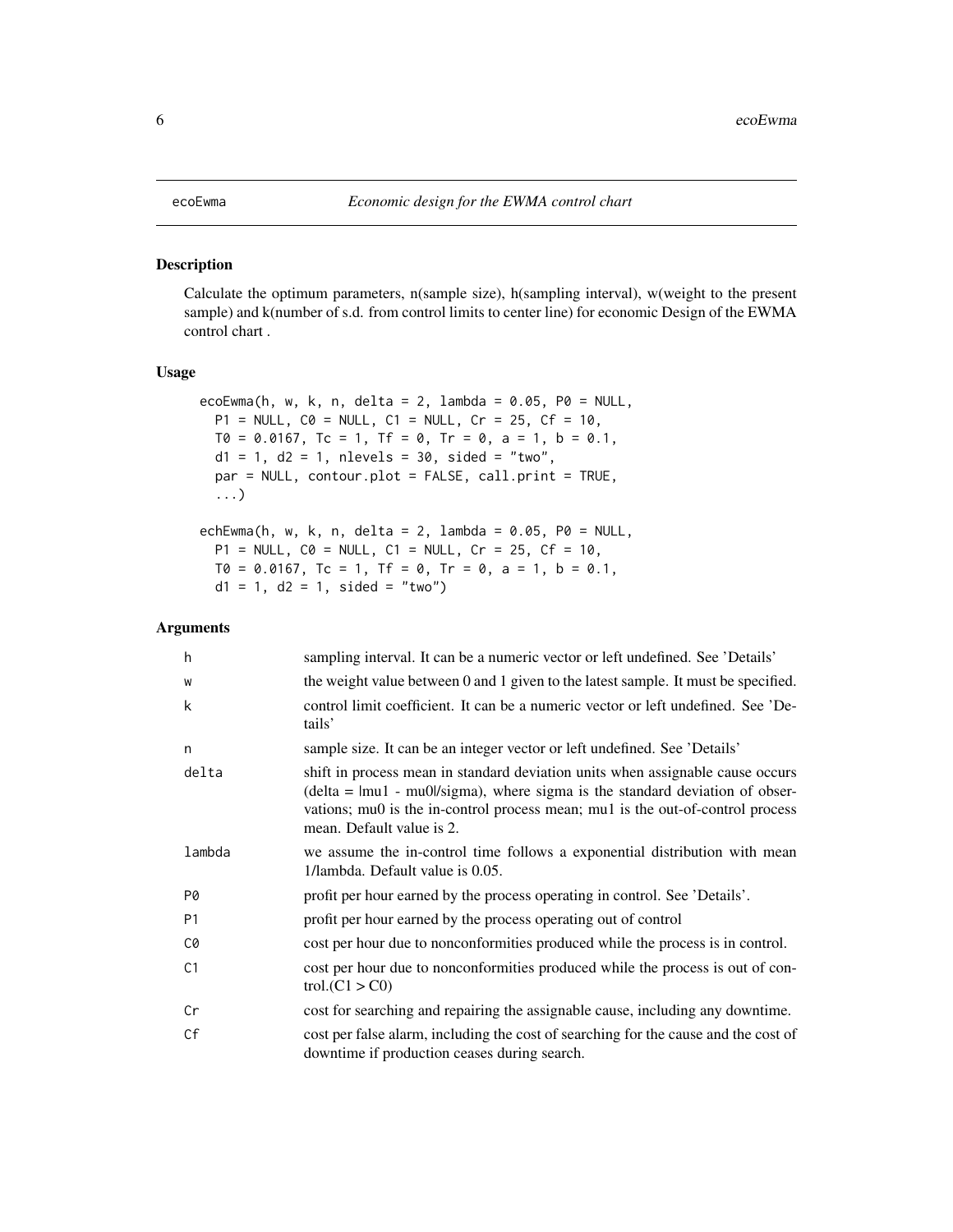#### <span id="page-6-0"></span>ecoEwma 7

| T0           | time to sample and chart one item.                                                                                               |
|--------------|----------------------------------------------------------------------------------------------------------------------------------|
| Tc           | expected time to discover the assignable cause.                                                                                  |
| Τf           | expected search time when false alarm occurs.                                                                                    |
| Tr           | expected time to repair the process.                                                                                             |
| a            | fixed cost per sample.                                                                                                           |
| b            | cost per unit sampled.                                                                                                           |
| d1           | flag for whether production continues during searches $(1$ -yes, $0$ -no). Default<br>value is 1.                                |
| d2           | flag for whether production continues during repairs (1-yes, 0-no). Default value<br>is $1$ .                                    |
| nlevels      | number of contour levels desired. Default value is 30. It works only when<br>contour.plot is TRUE.                               |
| sided        | distinguish between one- and two-sided EWMA control chart by choosing "one"<br>and "two", respectively. See details in xewma.arl |
| par          | initial values for the parameters to be optimized over. It can be a vector of length<br>2 or 3. See 'Details'                    |
| contour.plot | a logical value indicating whether a contour plot should be drawn. Default is<br>FALSE.                                          |
| call.print   | a logical value indicating whether the "call" should be printed on the contour<br>plot. Default is TRUE                          |
| $\cdots$     | other arguments to be passed to contour function.                                                                                |

## Details

Parameter w should always be given, because the range of w is so restricted that optimization algorithms usually don't converge.

When parameter par is specified, optimization algorithms would be used as default. par can be specified as:  $par = c(h, k)$  where h and k are the initial values of smapling interval and control limit when n is specified; or par =  $c(h, k, n)$ . Good inital values may lead to good optimum results.

When parameters h, k, n are all undefined, ecoEwma function will try to find the global optimum point to minimize the ECH (Expected Cost per Hour) using optimization algorithms (optim function), but in this case n would not be integer. It is usually helpful for the experimenter to find the region where the optimum point may exist quickly. When h and k are undefined but n is given as an integer vector, ecoEwma function will try to find the optimum point for each n value using optimization algorithms. When h, k and n are all given, ecoEwma function will use a "grid method" way to calculate the optimum point, that is ECH for all the combinations of the parameters will be calculated. The "grid method" way is much slower than using optimization algorithms, but it would be a good choice when optimization algorithms fail to work well.

For cost parameters either P0, P1 or C0, C1 is needed. If P0 and P1 are given, they will be used first, else C0 and C1 will be used. For economic design of the EWMA chart, when d1 and d2 are both 1, only if the difference between P0 and P1 keeps the same, the results are identical. If the difference between C0 and C1 keeps the same, the optimum parameters are almost the same but the ECH(Expected Cost per Hour) values will change.

echEwma is used to calculate the ECH (Expected Cost per Hour) for one given design point.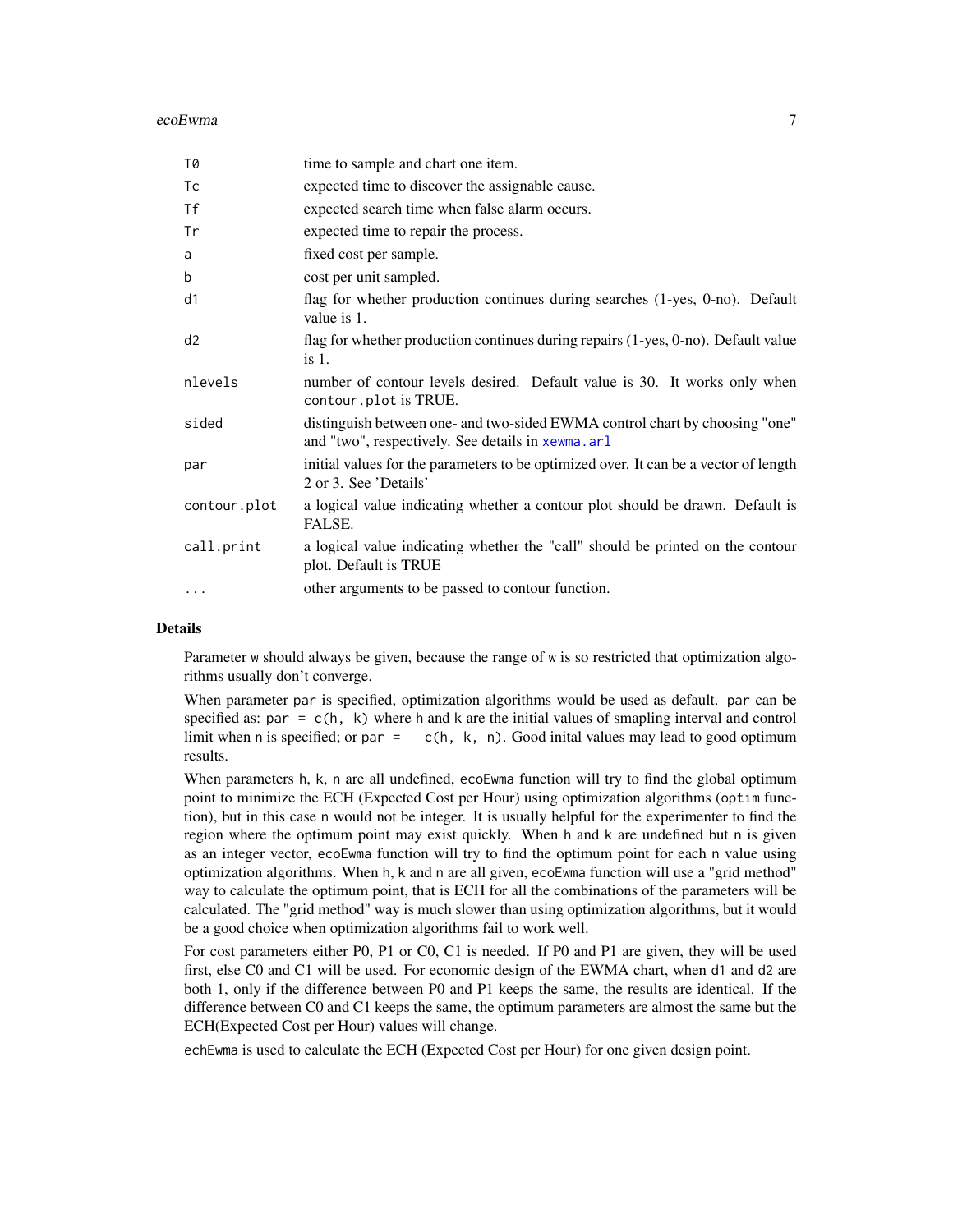Value

The ecoEwma function returns an object of class "edcc", which is a list of elements optimum, cost.frame, FAR and ATS. optimum is a vector with the optimum parameters and the corresponding ECH value; cost.frame is a dataframe with the optimum parameters and the corresponding ECH values for all given n(if n is not specified, cost.frame won't be returned); FAR indicates the false alarm rate during the in-control time, which is calculated as lambda\*(average number of false alarm); ATS indicates the average time to signal after the occurrence of an assignable cause, calculated as h\*ARL2 - tau, where tau is the expected time of occurrence of the assignable cause given it occurs between the i-th and (i+1)st samples. The echEwma function returns the calculated ECH value only.

#### References

Weicheng Zhu, Changsoon Park (2013), edcc: An R Package for the Economic Design of the Control Chart. *Journal of Statistical Software*, 52(9), 1-24. [http://www.jstatsoft.org/v52/](http://www.jstatsoft.org/v52/i09/) [i09/](http://www.jstatsoft.org/v52/i09/)

Lorenzen and Vance (1986). The economic design of control charts: a unified approach, *Technometrics*, 28. 3-10.

# See Also

[ecoXbar](#page-7-1), [ecoCusum](#page-2-1), [xewma.arl](#page-0-0), [update.edcc](#page-11-1), [optim](#page-0-0),[contour](#page-0-0)

#### Examples

```
#Douglas (2009). Statistical quality control: a modern introduction, sixth edition, p470.
## Set w from 0.1 to 1 by 0.1 to catch the trend.
ecoEwma(w=seq(0.1,1,by=0.1),P0=110,P1=10,Cf=50)
#yy = ecoEwma(h = seq(.7,1,by=.01), w = seq(0.8,1,by=.01),k = seq(2.9,3.3, by = 0.01), n = 4:5, P0 = 110, P1 = 10,
```

```
##$optimum
##Optimum h Optimum k Optimum n Optimum w ECH
## 0.81000 2.99000 5.00000 0.95000 10.36482
#contour(yy)
```
<span id="page-7-1"></span>ecoXbar *Economic design for the X-bar control chart*

# Description

Calculate the optimum parameters, n(sample size), h(sampling interval) and L(number of s.d. from control limits to center line) for Economic Design of the X-bar control chart .

<span id="page-7-0"></span>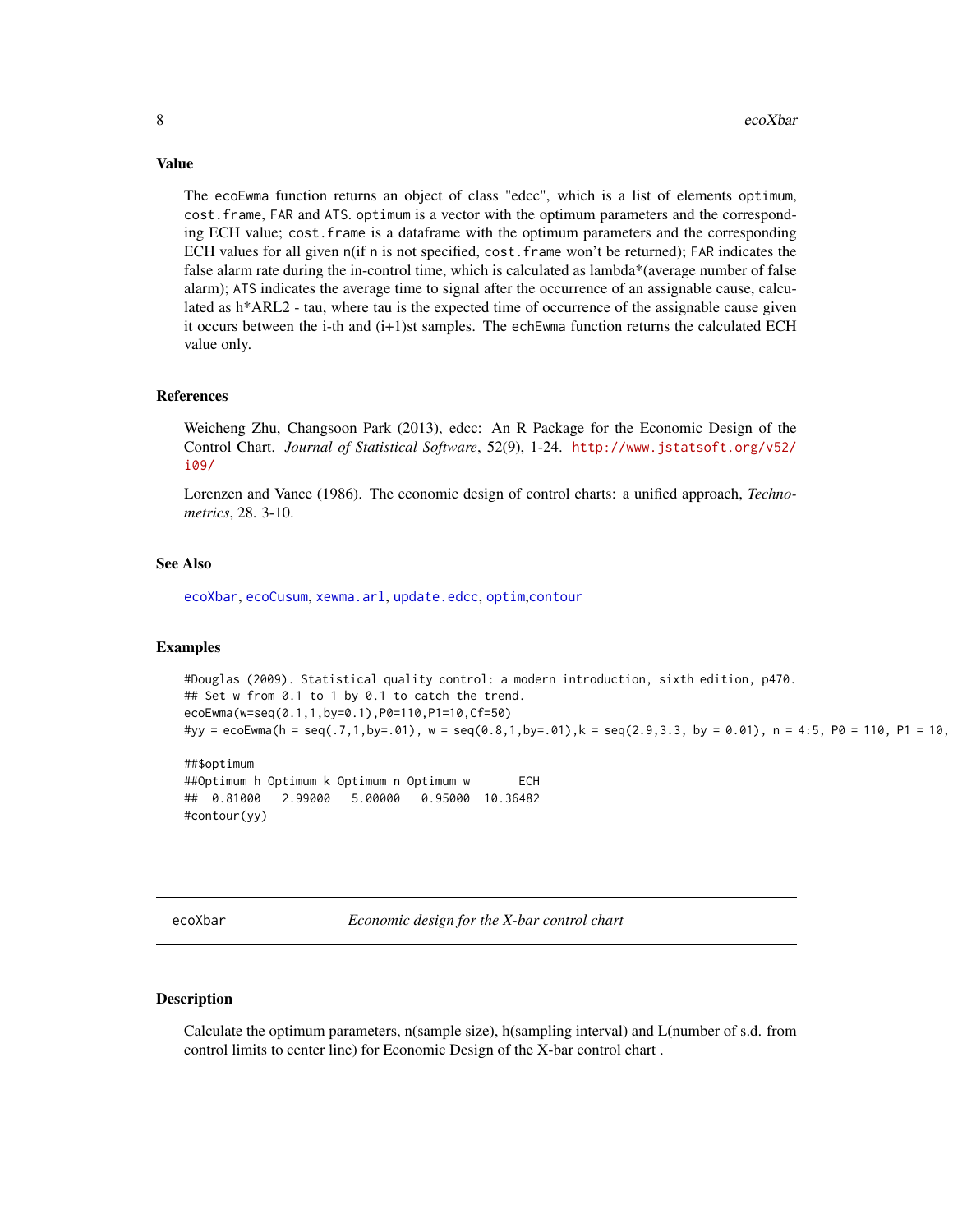#### ecoXbar 9

# Usage

```
ecoXbar(h, L, n, delta = 2, lambda = 0.05, P0 = NULL,
 P1 = NULL, CO = NULL, C1 = NULL, Cr = 25, CF = 50,
 T0 = 0.0167, Tc = 1, Tf = 0, Tr = 0, a = 1, b = 0.1,
 d1 = 1, d2 = 1, nlevels = 30, sided = "two",
 par = NULL, contour.plot = FALSE, call.print = TRUE,
  ...)
echXbar(h, L, n, delta = 2, lambda = 0.05, P0 = NULL,
 P1 = NULL, CO = NULL, C1 = NULL, Cr = 25, Cf = 50,T0 = 0.0167, Tc = 1, Tf = 0, Tr = 0, a = 1, b = 0.1,
 d1 = 1, d2 = 1, sided = "two")
```
# Arguments

| h         | sampling interval. It can be a numeric vector or left undefined. See 'Details'                                                                                                                                                                                                  |
|-----------|---------------------------------------------------------------------------------------------------------------------------------------------------------------------------------------------------------------------------------------------------------------------------------|
| L         | number of standard deviations from control limits to center line. It can be a<br>numeric vector or left undefined. See 'Details'                                                                                                                                                |
| n         | sample size. It can be an integer vector or left undefined. See 'Details'                                                                                                                                                                                                       |
| lambda    | we assume the in-control time follows an exponential distribution with mean<br>1/lambda. Default value is 0.05.                                                                                                                                                                 |
| delta     | shift in process mean in standard deviation units when assignable cause occurs<br>$delta = (mul - mu0)/sigma)$ , where sigma is the standard deviation of obser-<br>vations; mu0 is the in-control process mean; mu1 is the out-of-control process<br>mean. Default value is 2. |
| P0        | profit per hour earned by the process operating in control. See 'Details'.                                                                                                                                                                                                      |
| <b>P1</b> | profit per hour earned by the process operating out of control( $P0 > P1$ ).                                                                                                                                                                                                    |
| C0        | cost per hour due to nonconformities produced while the process is in control.                                                                                                                                                                                                  |
| C1        | cost per hour due to nonconformities produced while the process is out of con-<br>trol.(C1 > C0)                                                                                                                                                                                |
| Cr        | cost for searching and repairing the assignable cause, including any downtime.                                                                                                                                                                                                  |
| Cf        | cost per false alarm, including the cost of searching for the cause and the cost of<br>downtime if production ceases during search.                                                                                                                                             |
| T0        | time to sample and chart one item.                                                                                                                                                                                                                                              |
| Tc        | expected time to discover the assignable cause.                                                                                                                                                                                                                                 |
| <b>Tf</b> | expected search time when false alarm occurs.                                                                                                                                                                                                                                   |
| Tr        | expected time to repair the process.                                                                                                                                                                                                                                            |
| a         | fixed cost per sample.                                                                                                                                                                                                                                                          |
| b         | cost per unit sampled.                                                                                                                                                                                                                                                          |
| d1        | flag for whether production continues during searches (1-yes, 0-no). Default<br>value is 1.                                                                                                                                                                                     |
| d2        | flag for whether production continues during repairs (1-yes, 0-no). Default value<br>$is1$ .                                                                                                                                                                                    |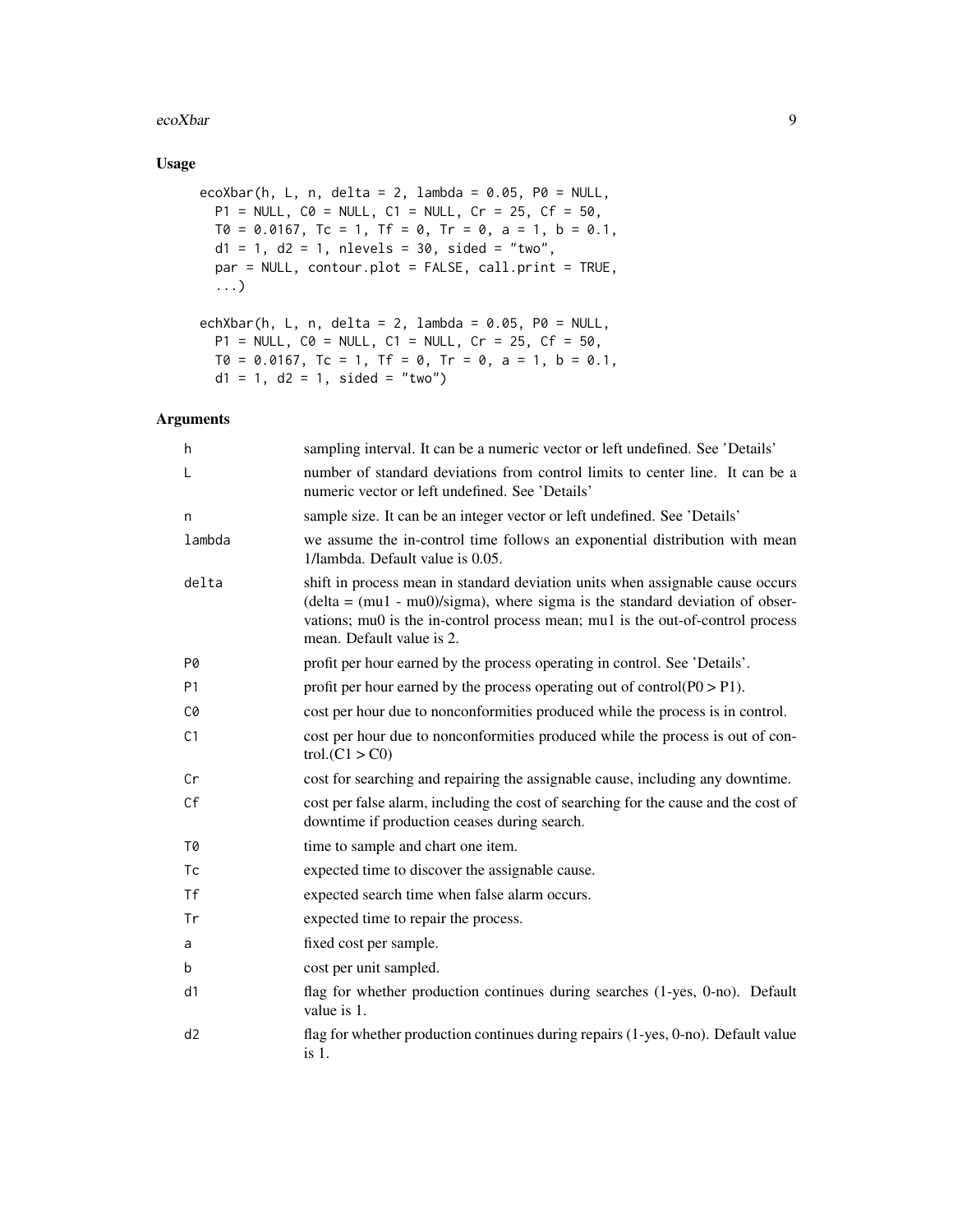| nlevels      | number of contour levels desired. Default value is 30. It works only when<br>contour.plot is TRUE.                                                                                                                                  |
|--------------|-------------------------------------------------------------------------------------------------------------------------------------------------------------------------------------------------------------------------------------|
| sided        | distinguish between one- and two-sided X-bar chart by choosing "one" or "two"<br>respectively. When sided = $\degree$ one'', delta > 0 means the control chart for<br>detecting a positive shift, and vice versa. Default is "two". |
| par          | initial values for the parameters to be optimized over. It can be a vector of length<br>2 or 3. See 'Details'                                                                                                                       |
| contour.plot | a logical value indicating whether a contour plot should be drawn. Default is<br>FALSE. Only works when the parameters h, L and n are all specified.                                                                                |
| call.print   | a logical value indicating whether the "call" should be printed on the contour<br>plot. Default is TRUE                                                                                                                             |
| .            | other arguments to be passed to optime function.                                                                                                                                                                                    |
|              |                                                                                                                                                                                                                                     |

# Details

When parameter par is specified, optimization algorithms would be used as default. par can be specified as: par =  $c(h, L)$  where h and L are the initial values of smapling interval and control limit when n is specified; or par =  $c(h, L, n)$ . Good inital values may lead to good optimum results.

When parameters h, L, n are all undefined, ecoXbar function will try to find the global optimum point to minimize the ECH (Expected Cost per Hour) using optimization algorithms (optim function), but in this case n would not be integer. It is usually helpful for the experimenter to find the region where the optimum point may exist quickly. When h and L are undefined but n is given as an integer vector, ecoXbar function will try to find the optimum point for each n value using optimization algorithms. When h, L and n are all given, ecoXbar function will use the "grid method" to calculate the optimum point, that is ECH for all the combinations of the parameters will be calculated. The "grid method" way is much slower than using optimization algorithms, but it would be a good choice when optimization algorithms fail to work well.

For cost parameters either P0, P1 or C0, C1 is needed. If P0 and P1 are given, they will be used first, else C0 and C1 will be used. For economic design of the X-bar chart, when d1 and d2 are both 1, only if the difference between P0 and P1 keeps the same, the results are identical. If the difference between C0 and C1 keeps the same, the optimum parameters are almost the same but the ECH(Expected Cost per Hour) values will change.

echXbar is used to calculate the ECH (Expected Cost per Hour) for one given design point.

# Value

The ecoXbar function returns an object of class "edcc", which is a list of elements optimum, cost.frame, FAR and ATS. optimum is a vector with the optimum parameters and the corresponding ECH value; cost.frame is a dataframe with the optimum parameters and the corresponding ECH values for all given n(if n is not specified, cost.frame won't be returned); FAR indicates the false alarm rate during the in-control time, which is calculated as lambda\*(average number of false alarm); ATS indicates the average time to signal after the occurrence of an assignable cause, calculated as h\*ARL2 - tau, where tau is the expected time of occurrence of the assignable cause given it occurs between the i-th and (i+1)st samples. The echXbar function returns the calculated ECH value only.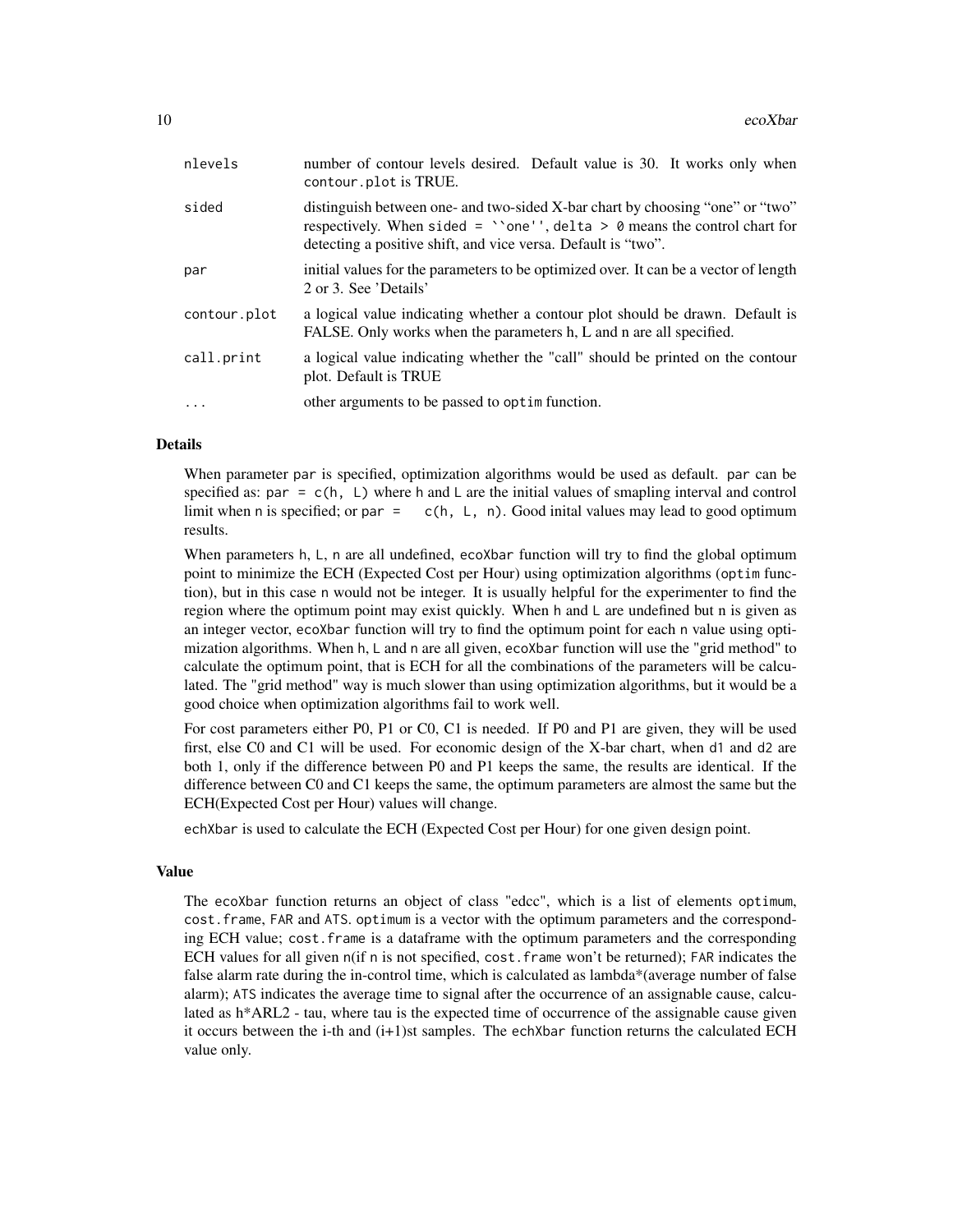#### <span id="page-10-0"></span>edcc-class and the set of the set of the set of the set of the set of the set of the set of the set of the set of the set of the set of the set of the set of the set of the set of the set of the set of the set of the set o

#### References

Weicheng Zhu, Changsoon Park (2013), edcc: An R Package for the Economic Design of the Control Chart. *Journal of Statistical Software*, 52(9), 1-24. [http://www.jstatsoft.org/v52/](http://www.jstatsoft.org/v52/i09/) [i09/](http://www.jstatsoft.org/v52/i09/)

Douglas (2009). *Statistical quality control: a modern introduction*, sixth edition, 463-471.

Lorenzen and Vance (1986). The economic design of control charts: a unified approach, *Technometrics*, 28. 3-10.

# See Also

[ecoCusum](#page-2-1), [ecoEwma](#page-5-1), [contour](#page-0-0), [optim](#page-0-0), [update.edcc](#page-11-1)

#### Examples

```
# Douglas (2009). Statistical quality control: a modern introduction, sixth edition, p470.
# In control profit per hour is 110, out of control profit per hour is 10
ecoXbar(P0=110,P1=10)
# In control profit per hour is 150, out of control profit per hour
# is 50, the result is identical with the previous one, because the
#difference between P0 and P1 are the same
ecoXbar(P0=150,P1=50)
# In control cost per hour is 0, out of control cost per hour is 100.
# The result is the same with the previous one
ecoXbar(C0=0,C1=100)
# The optimum parameters are the same with the previous one,
# but Cost values are different. See 'details'
ecoXbar(C0=10,C1=110)
# Based on the global optimum above, we specify the range of the
# parameters like this
x <- ecoXbar(h=seq(0.7,0.9,by=.01),L=seq(2.8,3.3,by=.01),n=4:6,P0=110,
P1=10,nlevels=50,contour.plot=TRUE)
x
# Modify the contour plot
contour(x,nlevels=20,lty=2,col=2,call.print=FALSE)
# update the parameters
update(x,P0=NULL,P1=NULL,C0=10,C1=110)
```
edcc-class *Class "edcc"*

#### Description

A list of objects of class edcc.

#### Objects from the Class

Objects can be created by calling the ecoXbar, ecoCusum or ecoEwma function.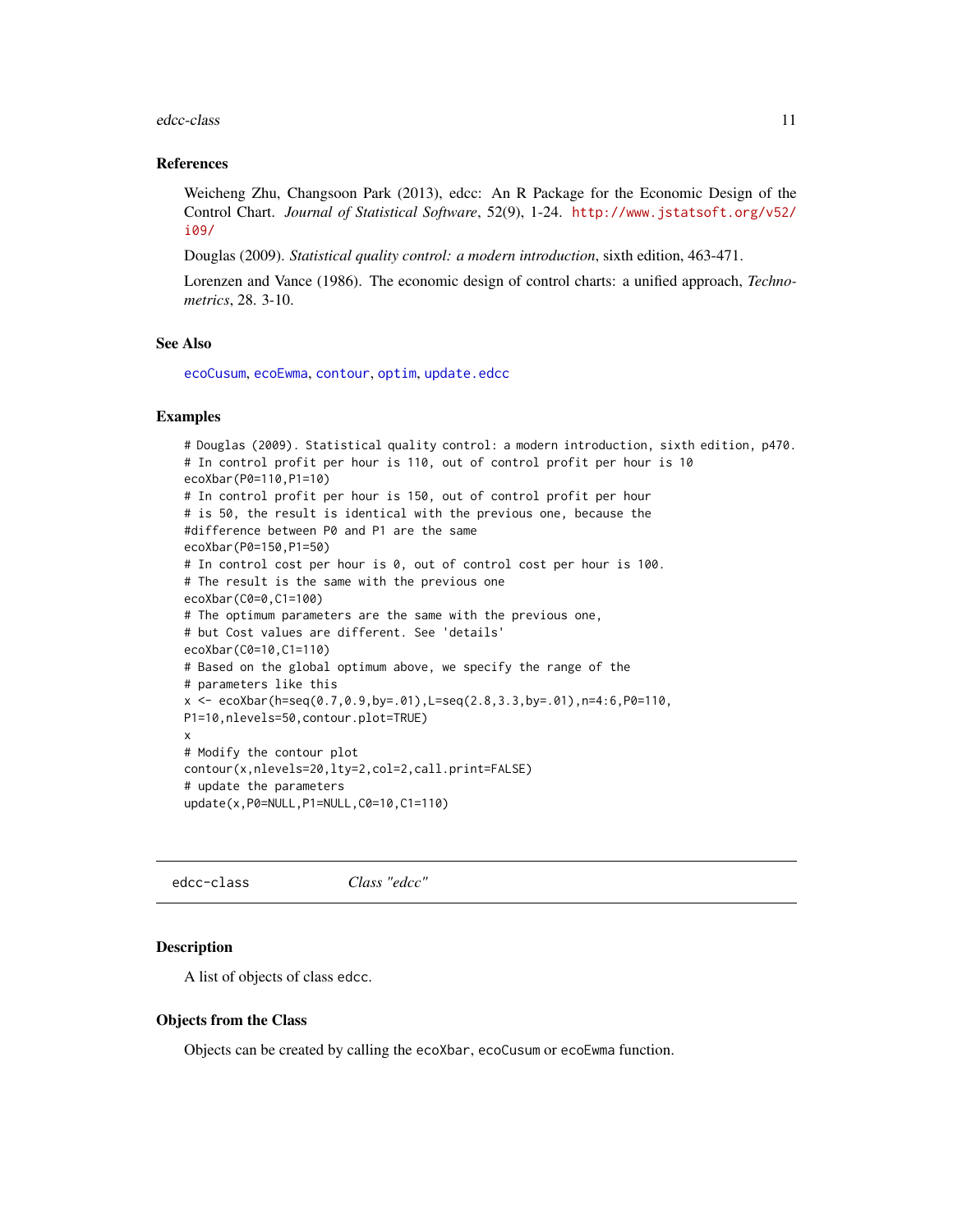# Methods

[contour](#page-0-0) : creat a contour plot. [update](#page-0-0) : update the object. **[print](#page-0-0)** : print the object.

<span id="page-11-1"></span>update.edcc *Update for an "edcc" class object*

# Description

'update' will update and (by default) re-fit a model. It does this by extracting the call stored in the object, updating the call and (by default) evaluating that call.

### Usage

## S3 method for class 'edcc'  $update(object, ..., evaluate = TRUE)$ 

# Arguments

| object                  | an object of "edcc" class                                         |
|-------------------------|-------------------------------------------------------------------|
| $\cdot$ $\cdot$ $\cdot$ | additional arguments to the call, or arguments with anged values. |
| evaluate                | If true evaluate the new call else return the call.               |

# Details

S3 method for update.

# Value

the fitted object

# Examples

```
x <- ecoXbar(P0=110,P1=10)
update(x,P0=NULL,P1=NULL,C0=10,C1=110)
```
<span id="page-11-0"></span>